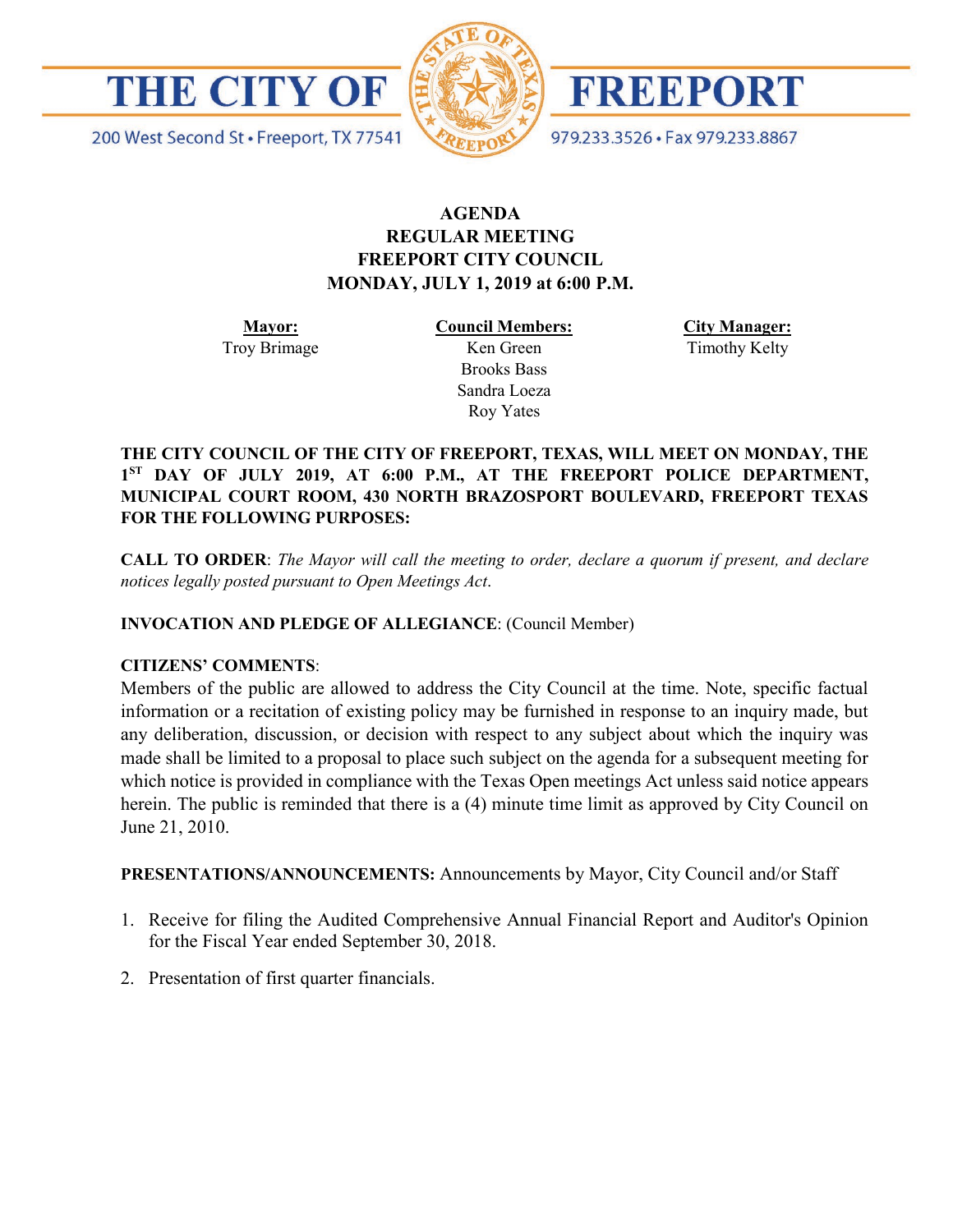**CONSENT AGENDA**: Consent Agenda items are considered to be routine in nature and may be acted upon in one motion. Any item requiring additional discussion may be withdrawn from the Consent Agenda by the Mayor, Councilmember or City Manager, and acted upon separately.

- 3. Consideration and possible action on the approval of City Council meeting minutes from June 17, 2019 and June 22, 2019. **(Tolar)**
- 4. Consideration of approving Resolution No. 2019-2595 designating Parks Director Kim Townsend to act for and on behalf of the City of Freeport in dealing with the State of Texas General Land Office for the purpose of applying for state assistance to clean and maintain the public beaches and authorizing the city manager to execute any and all documents. **(Townsend)**

## **COUNCIL BUSINESS – REGULAR SESSION:**

- 5. Consideration of approving Resolution No. 2019-2592 approving the conveyance of property owned by the City of Freeport on Bryan Beach conveyed from the Texas Parks and Wildlife Department back to Texas Parks & Wildlife and reconveying a portion back to the City. **(Kelty)**
- 6. Discuss and consider approving Resolution No. 2019-2596 authorizing the establishment of an assistant city manager position. **(Kelty)**
- 7. Consideration and Possible Action regarding Resolution No. 2019-2597 establishing an Employee Benefits Trust **(Russell)**
- 8. Consideration of approving of changer order #3 to contract with Sorrell Construction for 2019 Concrete Road Street Project. **(Hoelewyn)**
- 9. Discuss and consider approving the cost to reroof the Freeport Historical Museum/Brazosport College. **(Strahan)**
- 10. Discuss and consider approving Resolution No. 2019-2598 authorizing the submission of a community development block grant disaster recovery (CDBG-DR) application to the Texas general land office and authorizing the city manager to act as the city's executive officer and authorized representative in all matters pertaining to the city's participation in the CDBG-DR program. **(Motley)**

## **WORK SESSION:**

- 11. The City Council may deliberate and make inquiry into any item listed in the Work Session.
	- A. Mayor Troy T. Brimage announcements and comments.
	- B. Councilman Green Ward A announcements and comments.
	- C. Councilman Bass Ward B announcements and comments.
	- D. Councilwoman Loeza Ward C announcements and comments.
	- E. Councilman Yates Ward D announcements and comments.
	- F. City Manager Tim Kelty announcement and comments
	- G. Updates on current infrastructure.